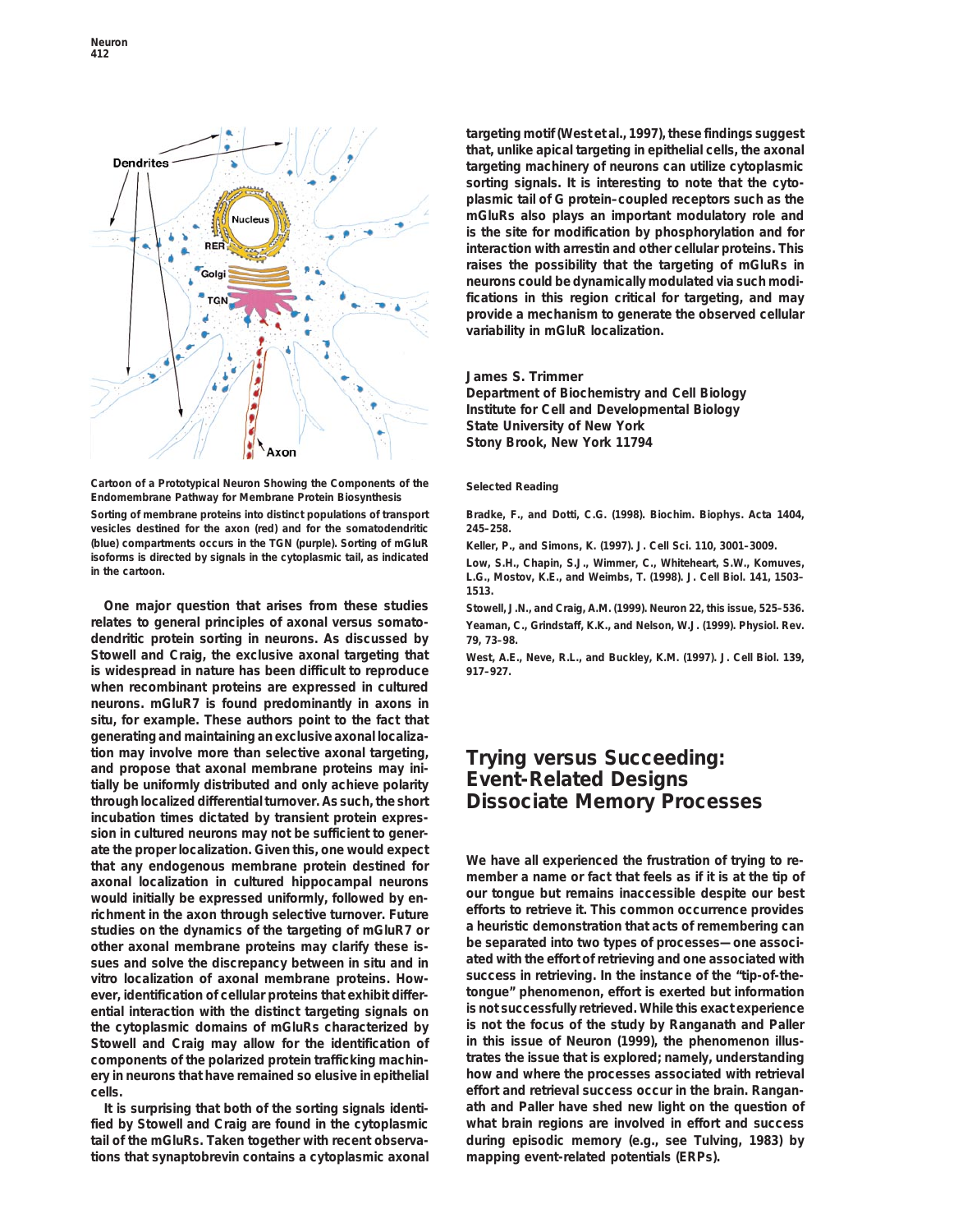**havioral procedure to encourage varied levels of re- quently, Nyberg et al. (1995) concluded that activity in trieval effort, while simultaneously monitoring whether the prefrontal lobes was related to the effort or attempt or not information was successfully retrieved. They em- to retrieve, regardless of whether retrieval was sucployed a recognition memory task where subjects at- cessful. tempted to discriminate between studied and novel pic- In the second case, Rugg et al. (1996) also employed tures (line drawings of common objects). In the "specific a recognition memory test and again contrasted activity test" condition, subjects were only to say that an item in two experimental conditions. In this study, the key was old if it appeared exactly as it did when studied. manipulation between the experimental conditions was While some of the old test items were identical to those to vary the proportion of old and new items in each test presented during the study period, others had been sub- list, such that there was either a high (4:1) or low (1:4) tly changed in size and shape (the pictures were scaled, ratio of old to new test items. Significantly, the critical altering their height and width). In this manner, the spe- test conditions were** *embedded* **within a much longer cific test required considerable retrieval effort to be ex- test list, in the hope that subjects would be unlikely to erted; to remember accurately, subjects were required notice the different ratios of old to new test items and to develop a strategy that made use of very specific would therefore be unlikely to vary their retrieval effort. perceptual details. The second condition, the "general Thus, subjects were tested on a long list of items, but test," demanded considerably less effort. Subjects were brain scans were only taken during the critical test conrequired to endorse an item as old regardless of a ditions where the proportion of old to new items had change in exact perceptual details. ERPs were com- been manipulated. Relative to a control condition (in pared both within and across the different testing condi- which all items were new) significant prefrontal activity tions. By isolating electrophysiological correlates of was found in both memory conditions, with greater acsuccessfully retrieved items, in the context of varied tivity occurring when more old items were present. Thus, retrieval demands, Ranganath and Paller were able to Rugg et al. (1996) found that prefrontal activity varied dissociate neural correlates of retrieval effort from those as a function of the number of old items presented, of success. They found that scalp potentials localized suggesting that the prefrontal lobes are sensitive to over left frontal cortex tracked the strategic demands whether retrieval is actually successful. of the retrieval task independent of whether information How can two studies both designed to answer the** was successfully recognized. By contrast, differences same question, using the same technique and similar **between old and new items were found in scalp poten- experimental protocols, come to such radically different tials over right frontal cortex, suggesting a complemen- conclusions? The answer lies primarily in the technique**

**by comparing two studies employing positron emission activation specifically for trials in which retrieval was tomography (PET) that were conceptually similar yet successful with those in which it was not: because of the produced findings that led to opposing conclusions. In averaging across experimental conditions in a blocked the first case, Nyberg et al. (1995) employed a simple design, retrieval effort and retrieval success could not recognition memory test in which subjects studied a list be clearly separated. By contrast, the ERP technique of words and were then asked to discriminate between employed by Ranganath and Paller allows the use of old (studied) and new (unstudied) items. Brain activity event-related designs. In event-related studies, data can was measured during the recognition test, with the key be separated post hoc according to the different classes manipulation being a contrast between two experimen- of experimental stimuli that were presented** *and* **the diftal conditions in which all the test items were either old ferent responses made by each subject (i.e., contingent (attempt and success in retrieval) or new (attempt to upon subject's performance). retrieve but with no success), respectively. Relative to The experiment presented by Ranganath and Paller a control condition (silent reading), the right prefrontal illustrates the advantage of event-related techniques cortex was found to be active for both memory condi- nicely (see also Johnson et al., 1997; Schacter et al., tions, with little difference between them. That is, the 1997; Donaldson and Rugg, 1999; Duzel et al., 1999; and**

**Ranganath and Paller (1999) cleverly designed a be- were old and when all test items were new. Conse-**

**tary correlate of retrieval success. itself, namely PET. An inherent feature of PET studies To fully appreciate the significance of Ranganath and is the fact that they are limited to the use of blocked Paller's study, it is necessary to consider the origins of designs. Within a blocked design, brain activity is meathe debate over localization of retrieval effort versus sured in distinct experimental conditions, periods of retrieval success. The issue arises because of a contro- time during which a series of sequential experimental versy concerning the role of the prefrontal cortex in trials are presented. This produces a measure of brain memory retrieval. A host of neuroimaging studies have activity that is averaged across the entire series of trials revealed that certain areas of prefrontal cortex are in- (or block) regardless of variation in the types of stimuli volved in memory retrieval (reviewed by Buckner, 1996; presented or subjects' responses to those stimuli. Con-Fletcher et al., 1997; Tulving et al., 1994). In particular, sequently, experimental manipulations are limited to activity in areas of right anterior and dorsolateral pre- changes across different blocks of stimuli, for example frontal cortex have been consistently reported across a old versus new test items in the Nyberg et al. (1995) variety of memory tasks and materials (e.g., for recogni- study and varied proportions of old and new test items tion and cued recall, and for words and pictures). The in the Rugg et al. (1996) study. While these manipulations question is: does this activity represent retrieval effort, were designed to encourage retrieval success in one retrieval success, or both? condition and discourage it in the other, the blocked The difficulty in resolving this debate is exemplified design of PET did not allow either study to compare**

**prefrontal cortex was active both when all test items Wilding, 1999, for related manipulations). The strength of**